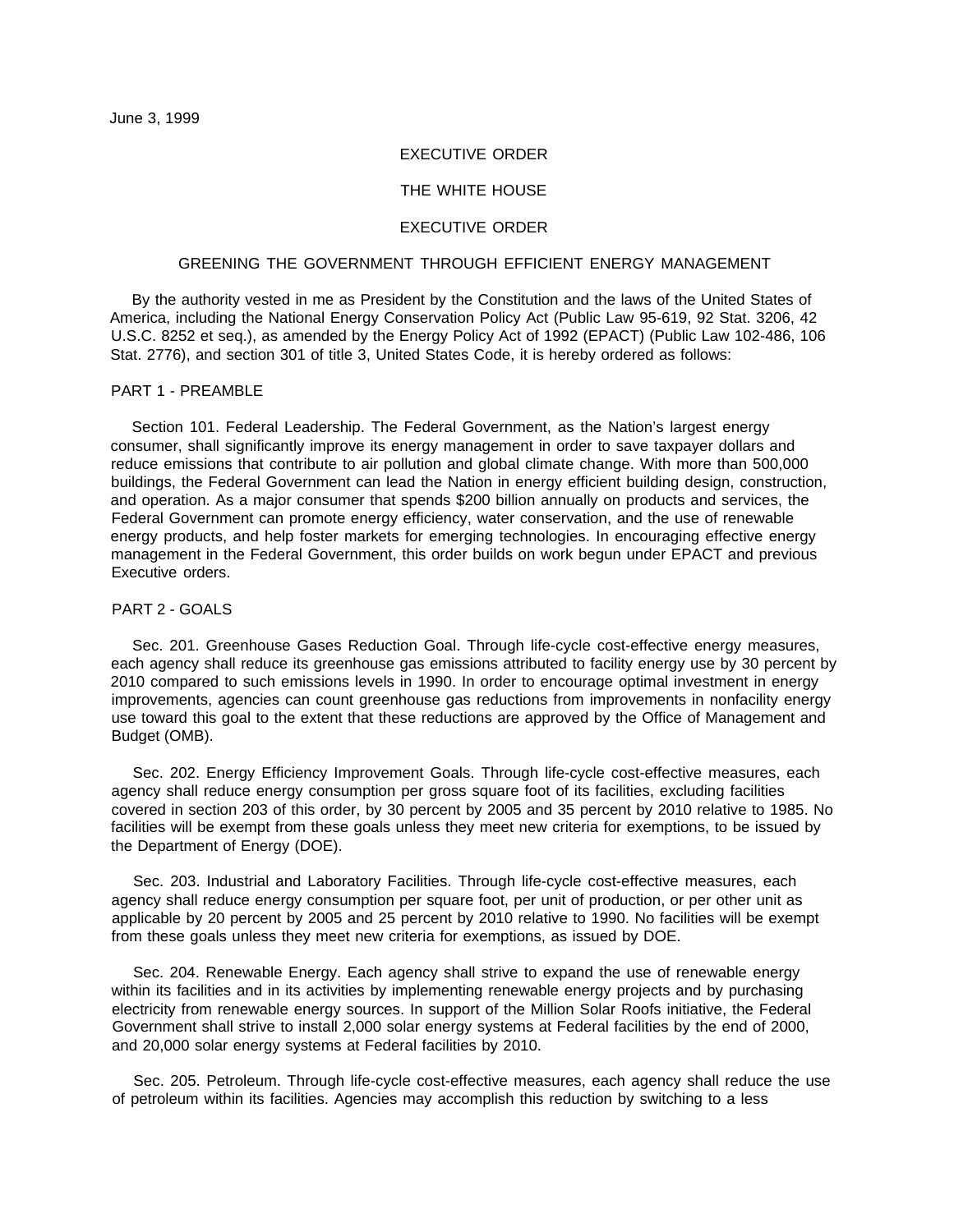greenhouse gas-intensive, non-petroleum energy source, such as natural gas or renewable energy sources; by eliminating unnecessary fuel use; or by other appropriate methods. Where alternative fuels are not practical or life-cycle cost-effective, agencies shall strive to improve the efficiency of their facilities.

Sec. 206. Source Energy. The Federal Government shall strive to reduce total energy use and associated greenhouse gas and other air emissions, as measured at the source. To that end, agencies shall undertake life-cycle cost-effective projects in which source energy decreases, even if site energy use increases. In such cases, agencies will receive credit toward energy reduction goals through guidelines developed by DOE.

Sec. 207. Water Conservation. Through life-cycle cost-effective measures, agencies shall reduce water consumption and associated energy use in their facilities to reach the goals set under section 503(f) of this order. Where possible, water cost savings and associated energy cost savings shall be included in Energy Savings-Performance Contracts and other financing mechanisms.

### PART 3 - ORGANIZATION AND ACCOUNTABILITY

Sec. 301. Annual Budget Submission. Each agency's budget submission to OMB shall specifically request funding necessary to achieve the goals of this order. Budget submissions shall include the costs associated with encouraging the use of, administering, and fulfilling agency responsibilities under Energy-Savings Performance Contracts, utility energy-efficiency service contracts, and other contractual platforms for achieving conservation goals; implementing life-cycle cost-effective measures; procuring life-cycle cost-effective products; and constructing sustainably designed new buildings, among other energy costs. OMB shall issue guidelines to assist agencies in developing appropriate requests that support sound investments in energy improvements and energy-using products. OMB shall explore the feasibility of establishing a fund that agencies could draw on to finance exemplary energy management activities and investments with higher initial costs but lower life-cycle costs. Budget requests to OMB in support of this order must be within each agency's planning guidance level.

Sec. 302. Annual Implementation Plan. Each agency shall develop an annual implementation plan for fulfilling the requirements of this order. Such plans shall be included in the annual reports to the President under section 303 of this order.

#### Sec. 303. Annual Reports to the President.

(a) Each agency shall measure and report its progress in meeting the goals and requirements of this order on an annual basis. Agencies shall follow reporting guidelines as developed under section 306(b) of this order. In order to minimize additional reporting requirements, the guidelines will clarify how the annual report to the President should build on each agency's annual Federal energy reports submitted to DOE and the Congress. Annual reports to the President are due on January 1 of each year beginning in the year 2000.

(b) Each agency's annual report to the President shall describe how the agency is using each of the strategies described in Part 4 of this order to help meet energy and greenhouse gas reduction goals. The annual report to the President shall explain why certain strategies, if any, have not been used. It shall also include a listing and explanation of exempt facilities.

Sec. 304. Designation of Senior Agency Official. Each agency shall designate a senior official, at the Assistant Secretary level or above, to be responsible for meeting the goals and requirements of this order, including preparing the annual report to the President. Such designation shall be reported by each Cabinet Secretary or agency head to the Deputy Director for Management of OMB within 30 days of the date of this order. Designated officials shall participate in the Interagency Energy Policy Committee, described in section 306(d) of this order. The Committee shall communicate its activities to all designated officials to assure proper coordination and achievement of the goals and requirements of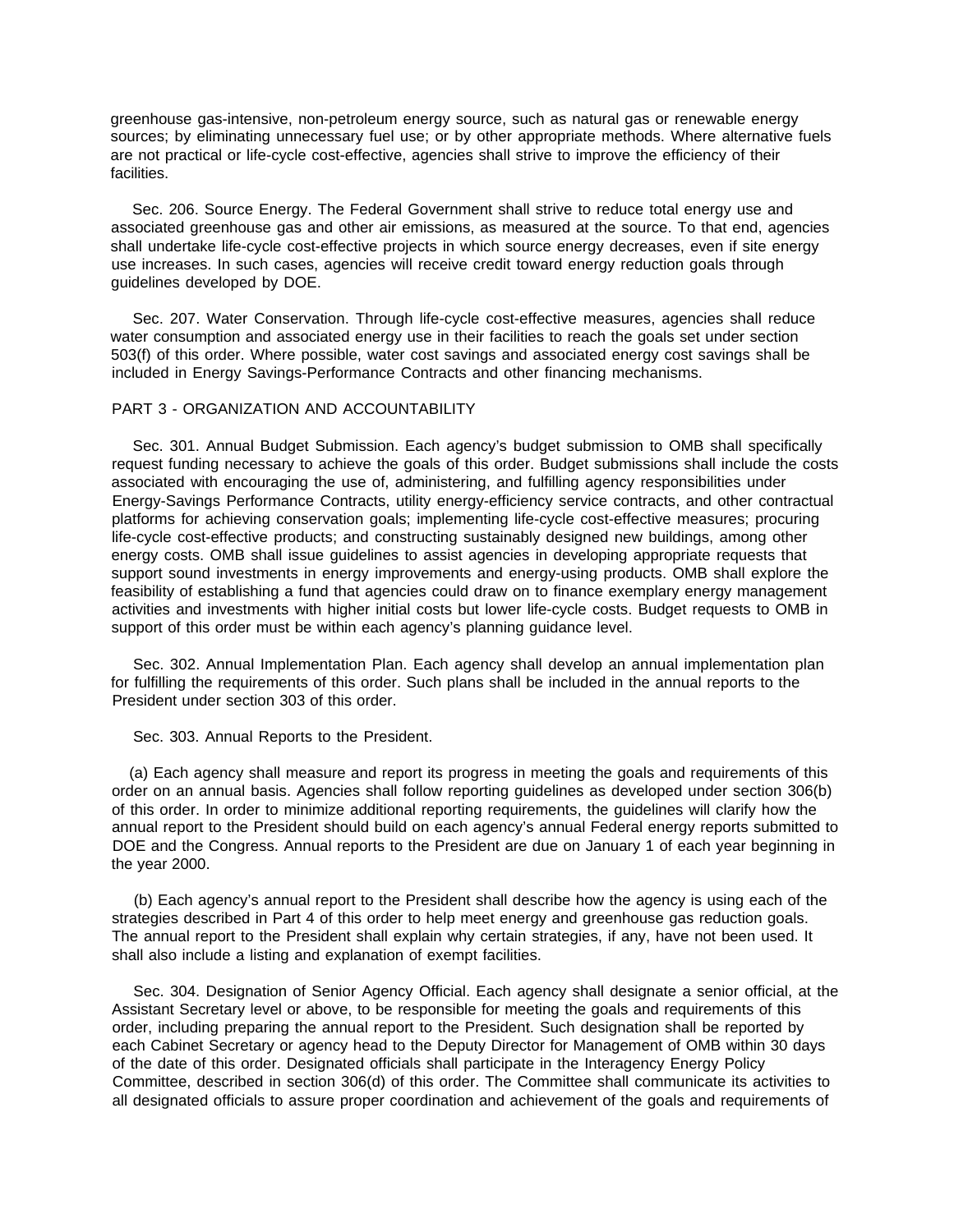#### this order.

Sec. 305. Designation of Agency Energy Teams. Within 90 days of the date of this order, each agency shall form a technical support team consisting of appropriate procurement, legal, budget, management, and technical representatives to expedite and encourage the agency's use of appropriations, Energy-Savings Performance Contracts, and other alternative financing mechanisms necessary to meet the goals and requirements of this order. Agency energy team activities shall be undertaken in collaboration with each agency's representative to the Interagency Energy Management Task Force, as described in section 306(e) of this order.

Sec. 306. Interagency Coordination.

(a) Office of Management and Budget. The Deputy Director for Management of OMB, in consultation with DOE, shall be responsible for evaluating each agency's progress in improving energy management and for submitting agency energy scorecards to the President to report progress.

(1) OMB, in consultation with DOE and other agencies, shall develop the agency energy scorecards and scoring system to evaluate each agency's progress in meeting the goals of this order. The scoring criteria shall include the extent to which agencies are taking advantage of key tools to save energy and reduce greenhouse gas emissions, such as Energy Savings Performance Contracts, utility energy-efficiency service contracts, ENERGY STAR(R) and other energy efficient products, renewable energy technologies, electricity from renewable energy sources, and other strategies and requirements listed in Part 4 of this order, as well as overall efficiency and greenhouse gas metrics and use of other innovative energy efficiency practices. The scorecards shall be based on the annual energy reports submitted to the President under section 303 of this order.

(2) The Deputy Director for Management of OMB shall also select outstanding agency energy management team(s), from among candidates nominated by DOE, for a new annual Presidential award for energy efficiency.

(b) Federal Energy Management Program. The DOE's Federal Energy Management Program (FEMP) shall be responsible for working with the agencies to ensure that they meet the goals of this order and report their progress. FEMP, in consultation with OMB, shall develop and issue guidelines for agencies' preparation of their annual reports to the President on energy management, as required in section 303 of this order. FEMP shall also have primary responsibility for collecting and analyzing the data, and shall assist OMB in ensuring that agency reports are received in a timely manner.

(c) President's Management Council. The President's Management Council (PMC), chaired by the Deputy Director for Management of OMB and consisting of the Chief Operating Officers (usually the Deputy Secretary) of the largest Federal departments and agencies, will periodically discuss agencies' progress in improving Federal energy management.

(d) Interagency Energy Policy Committee. This Committee was established by the Department of Energy Organization Act. It consists of senior agency officials designated in accordance with section 304 of this order. The Committee is responsible for encouraging implementation of energy efficiency policies and practices. The major energy-consuming agencies designated by DOE are required to participate in the Committee. The Committee shall communicate its activities to all designated senior agency officials to promote coordination and achievement of the goals of this order.

(e) Interagency Energy Management Task Force. The Task Force was established by the National Energy Conservation Policy Act. It consists of each agency's chief energy manager. The Committee shall continue to work toward improving agencies' use of energy management tools and sharing information on Federal energy management across agencies.

Sec. 307. Public/Private Advisory Committee. The Secretary of Energy will appoint an advisory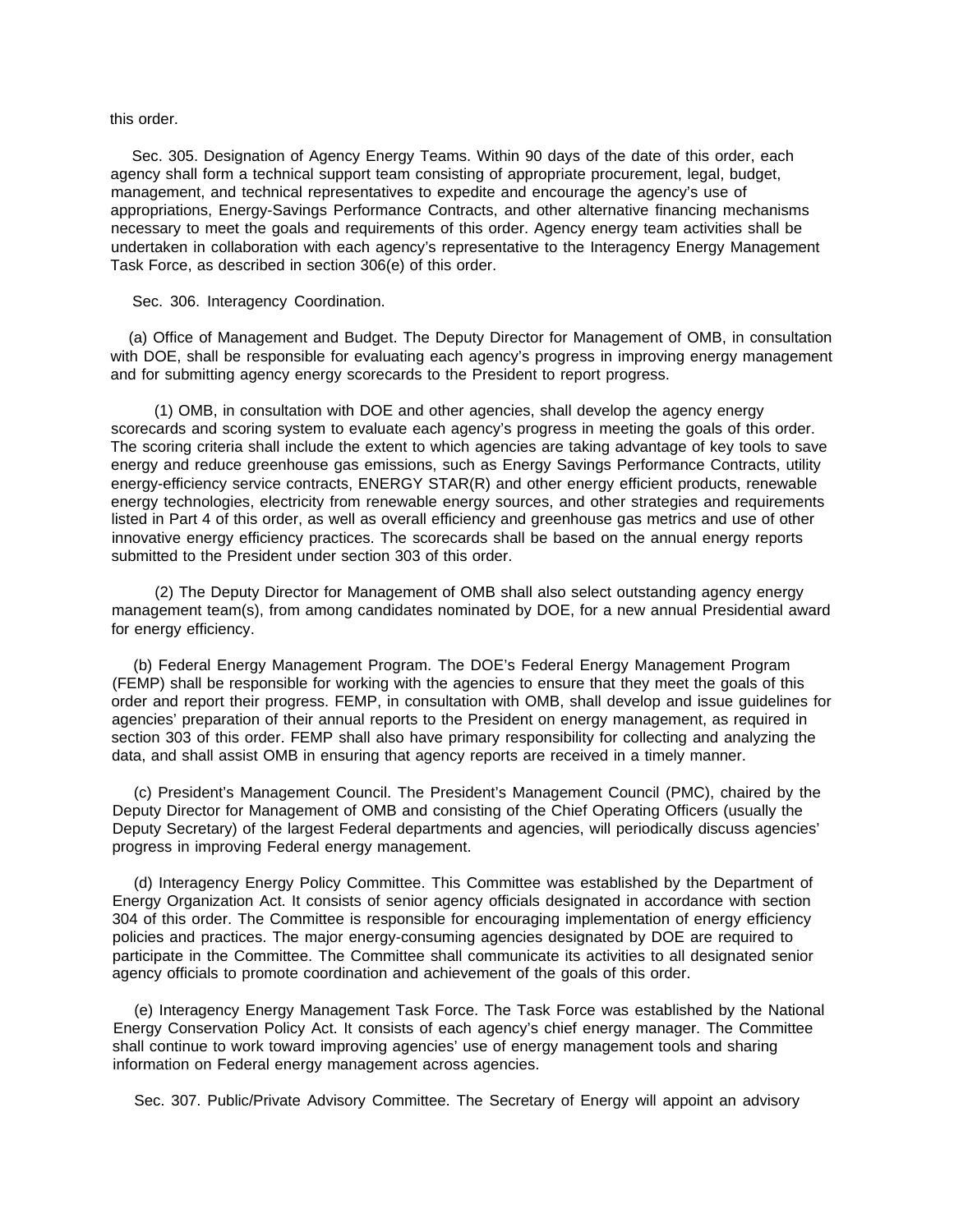committee consisting of representatives from Federal agencies, State governments, energy service companies, utility companies, equipment manufacturers, construction and architectural companies, environmental, energy and consumer groups, and other energy-related organizations. The committee will provide input on Federal energy management, including how to improve use of Energy-Savings Performance Contracts and utility energy-efficiency service contracts, improve procurement of ENERGY STAR(R) and other energy efficient products, improve building design, reduce process energy use, and enhance applications of efficient and renewable energy technologies at Federal facilities.

Sec. 308. Applicability. This order applies to all Federal departments and agencies. General Services Administration (GSA) is responsible for working with agencies to meet the requirements of this order for those facilities for which GSA has delegated operations and maintenance authority. The Department of Defense (DOD) is subject to this order to the extent that it does not impair or adversely affect military operations and training (including tactical aircraft, ships, weapons systems, combat training, and border security).

## PART 4 - PROMOTING FEDERAL LEADERSHIP IN ENERGY MANAGEMENT

Sec. 401. Life-Cycle Cost Analysis. Agencies shall use life-cycle cost analysis in making decisions about their investments in products, services, construction, and other projects to lower the Federal Government's costs and to reduce energy and water consumption. Where appropriate, agencies shall consider the life-cycle costs of combinations of projects, particularly to encourage bundling of energy efficiency projects with renewable energy projects. Agencies shall also retire inefficient equipment on an accelerated basis where replacement results in lower life-cycle costs. Agencies that minimize life- cycle costs with efficiency measures will be recognized in their scorecard evaluations.

Sec. 402. Facility Energy Audits. Agencies shall continue to conduct energy and water audits for approximately 10 percent of their facilities each year, either independently or through Energy-Savings Performance Contracts or utility energy-efficiency service contracts.

Sec. 403. Energy Management Strategies and Tools. Agencies shall use a variety of energy management strategies and tools, where life-cycle cost-effective, to meet the goals of this order. An agency's use of these strategies and tools shall be taken into account in assessing the agency's progress and formulating its score card.

(a) Financing Mechanisms. Agencies shall maximize their use of available alternative financing contracting mechanisms, including Energy-Savings Performance Contracts and utility energy-efficiency service contracts, when life-cycle cost-effective, to reduce energy use and cost in their facilities and operations. Energy-Savings Performance Contracts, which are authorized under the National Energy Conservation Policy Act, as modified by the Energy Policy Act of 1992, and utility energy-efficiency service contracts provide significant opportunities for making Federal facilities more energy efficient at no net cost to taxpayers.

(b) ENERGY STAR(R) and Other Energy Efficient Products.

(1) Agencies shall select, where life-cycle cost-effective, ENERGY STAR(R) and other energy efficient products when acquiring energy-using products. For product groups where ENERGY STAR(R) labels are not yet available, agencies shall select products that are in the upper 25 percent of energy efficiency as designated by FEMP. The Environmental Protection Agency (EPA) and DOE shall expedite the process of designating products as ENERGY STAR(R) and will merge their current efficiency rating procedures.

(2) GSA and the Defense Logistics Agency (DLA), with assistance from EPA and DOE, shall create clear catalogue listings that designate these products in both print and electronic formats. In addition, GSA and DLA shall undertake pilot projects from selected energy-using products to show a "second price tag", which means an accounting of the operating and purchase costs of the item, in both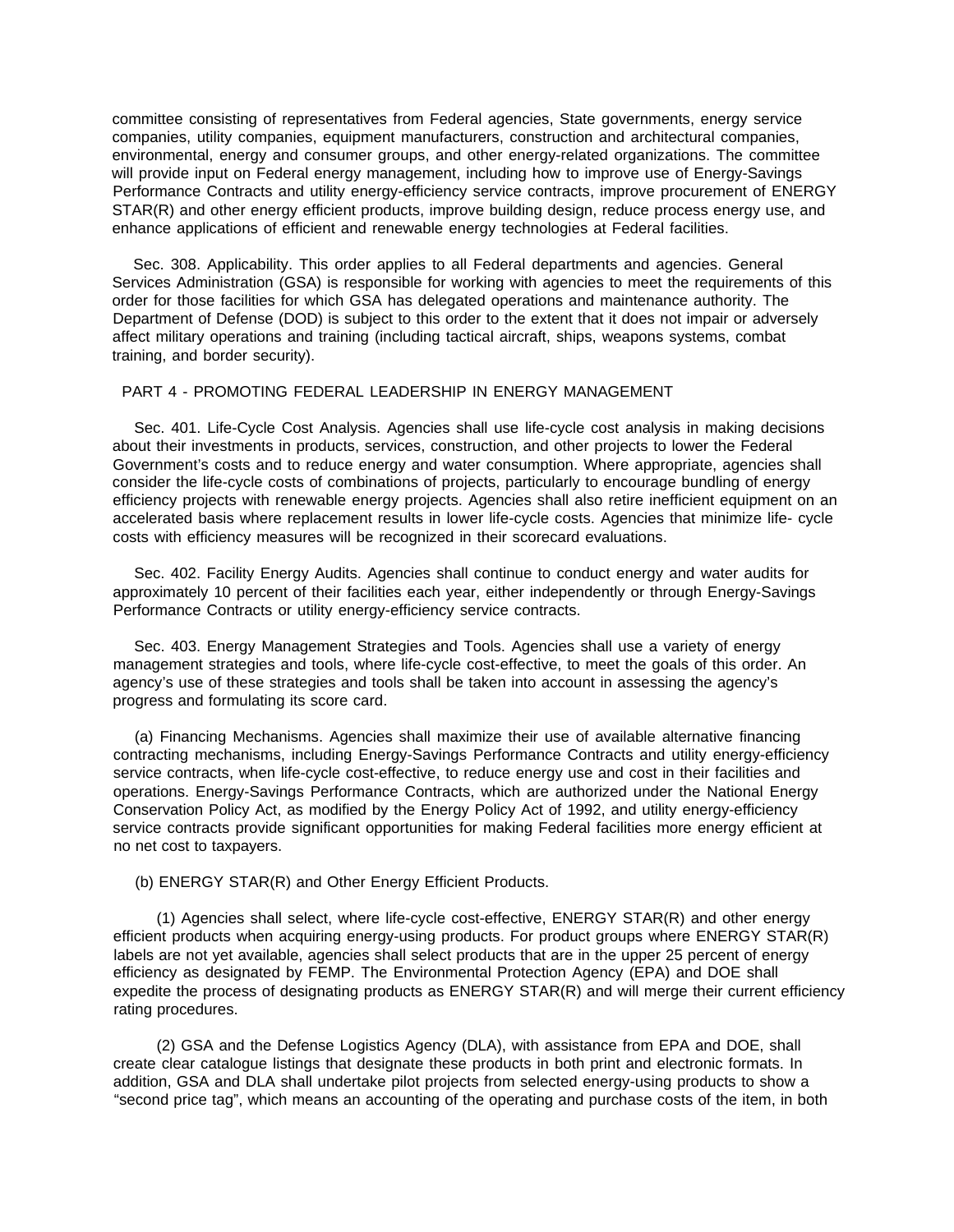printed and electronic catalogues and assess the impact of providing this information on Federal purchasing decisions.

(3) Agencies shall incorporate energy efficient criteria consistent with ENERGY STAR(R) and other FEMP-designated energy efficiency levels into all guide specifications and project specifications developed for new construction and renovation, as well as into product specification language developed for Basic Ordering Agreements, Blanket Purchasing Agreements, Government Wide Acquisition Contracts, and all other purchasing procedures.

(4) DOE and OMB shall also explore the creation of financing agreements with private sector suppliers to provide private funding to offset higher up-front costs of efficient products. Within 9 months of the date of this order, DOE shall report back to the President's Management Council on the viability of such alternative financing options.

(c) ENERGY STAR(R) Buildings. Agencies shall strive to meet the ENERGY STAR(R) Building criteria for energy performance and indoor environmental quality in their eligible facilities to the maximum extent practicable by the end of 2002. Agencies may use Energy-Savings Performance Contracts, utility energy-efficiency service contracts, or other means to conduct evaluations and make improvements to buildings in order to meet the criteria. Buildings that rank in the top 25 percent in energy efficiency relative to comparable commercial and Federal buildings will receive the ENERGY STAR(R) building label. Agencies shall integrate this building rating tool into their general facility audits.

(d) Sustainable Building Design. DOD and GSA, in consultation with DOE and EPA, shall develop sustainable design principles. Agencies shall apply such principles to the siting, design, and construction of new facilities. Agencies shall optimize life-cycle costs, pollution, and other environmental and energy costs associated with the construction, life-cycle operation, and decommissioning of the facility. Agencies shall consider using Energy-Savings Performance Contracts or utility energy-efficiency service contracts to aid them in constructing sustainably designed buildings.

(e) Model Lease Provisions. Agencies entering into leases, including the renegotiation or extension of existing leases, shall incorporate lease provisions that encourage energy and water efficiency wherever life-cycle cost-effective. Build-to-suit lease solicitations shall contain criteria encouraging sustainable design and development, energy efficiency, and verification of building performance. Agencies shall include a preference for buildings having the ENERGY STAR(R) building label in their selection criteria for acquiring leased buildings. In addition, all agencies shall encourage lessors to apply for the ENERGY STAR(R) building label and to explore and implement projects that would reduce costs to the Federal Government, including projects carried out through the lessors' Energy-Savings Performance Contracts or utility energy-efficiency service contracts.

(f) Industrial Facility Efficiency Improvements. Agencies shall explore efficiency opportunities in industrial facilities for steam systems, boiler operation, air compressor systems, industrial processes, and fuel switching, including cogeneration and other efficiency and renewable energy technologies.

(g) Highly Efficient Systems. Agencies shall implement district energy systems, and other highly efficient systems, in new construction or retrofit projects when life-cycle cost-effective. Agencies shall consider combined cooling, heat, and power when upgrading and assessing facility power needs and shall use combined cooling, heat, and power systems when life-cycle cost-effective. Agencies shall survey local natural resources to optimize use of available biomass, bioenergy, geothermal, or other naturally occurring energy sources.

(h) Off-Grid Generation. Agencies shall use off-grid generation systems, including solar hot water, solar electric, solar outdoor lighting, small wind turbines, fuel cells, and other off-grid alternatives, where such systems are life-cycle cost-effective and offer benefits including energy efficiency, pollution prevention, source energy reductions, avoided infrastructure costs, or expedited service.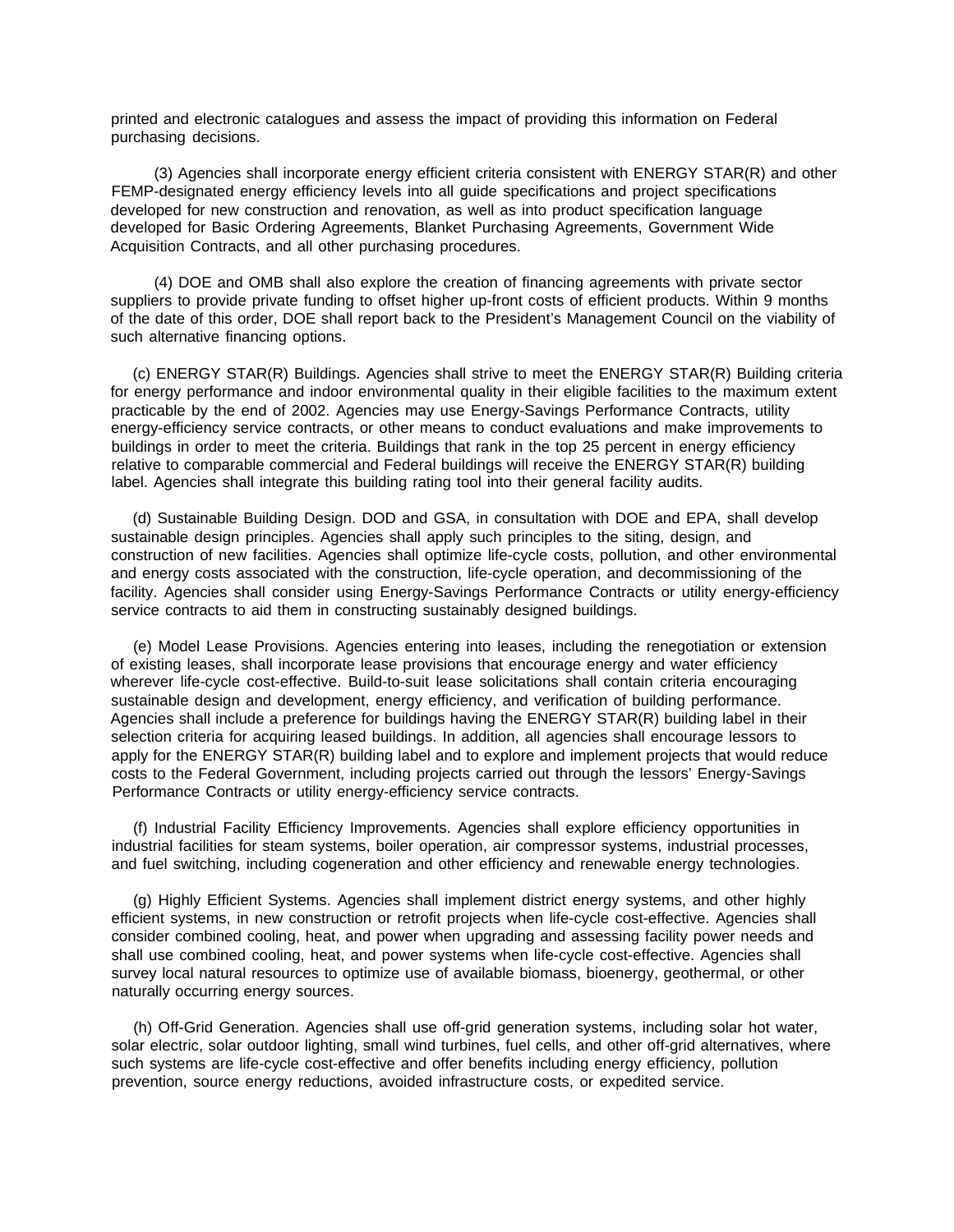Sec. 404. Electricity Use. To advance the greenhouse gas and renewable energy goals of this order, and reduce source energy use, each agency shall strive to use electricity from clean, efficient, and renewable energy sources. An agency's efforts in purchasing electricity from efficient and renewable energy sources shall be taken into account in assessing the agency's progress and formulating its score card.

(a) Competitive Power. Agencies shall take advantage of competitive opportunities in the electricity and natural gas markets to reduce costs and enhance services. Agencies are encouraged to aggregate demand across facilities or agencies to maximize their economic advantage.

(b) Reduced Greenhouse Gas Intensity of Electric Power. When selecting electricity providers, agencies shall purchase electricity from sources that use high efficiency electric generating technologies when life-cycle cost-effective. Agencies shall consider the greenhouse gas intensity of the source of the electricity and strive to minimize the greenhouse gas intensity of purchased electricity.

(c) Purchasing Electricity from Renewable Energy Sources.

(1) Each agency shall evaluate its current use of electricity from renewable energy sources and report this level in its annual report to the President. Based on this review, each agency should adopt policies and pursue projects that increase the use of such electricity. Agencies should include provisions for the purchase of electricity from renewable energy sources as a component of their requests for bids whenever procuring electricity. Agencies may use savings from energy efficiency projects to pay additional incremental costs of electricity from renewable energy sources

(2) In evaluating opportunities to comply with this section, agencies should consider my Administration's goal of tripling nonhydroelectric renewable energy capacity in the United States by 2010; the renewable portfolio standard specified in the restructuring guidelines for the State in which the facility is located; GSA's efforts to make electricity from renewable energy sources available to Federal electricity purchasers; and EPA's guidelines on crediting renewable energy power in implementation of Clean Air Act standards.

Sec. 405. Mobile Equipment. Each agency shall seek to improve the design, construction, and operation of its mobile equipment, and shall implement all life-cycle cost-effective energy efficiency measures that result in cost savings while improving mission performance. To the extent that such measures are life-cycle cost-effective, agencies shall consider enhanced use of alternative or renewable-based fuels.

Sec. 406. Management and Government Performance. Agencies shall use the following management strategies in meeting the goals of this order.

(a) Awards. Agencies shall use employee incentive programs to reward exceptional performance in implementing this order.

(b) Performance Evaluations. Agencies shall include successful implementation of provisions of this order in areas such as Energy-Savings Performance Contracts, sustainable design, energy efficient procurement, energy efficiency, water conservation, and renewable energy projects in the position descriptions and performance evaluations of agency heads, members of the agency energy team, principal program managers, heads of field offices, facility managers, energy managers, and other appropriate employees.

(c) Retention of Savings and Rebates. Agencies granted statutory authority to retain a portion of savings generated from efficient energy and water management are encouraged to permit the retention of the savings at the facility or site where the savings occur to provide greater incentive for that facility and its site managers to undertake more energy management initiatives, invest in renewable energy systems, and purchase electricity from renewable energy sources.

(d) Training and Education. Agencies shall ensure that all appropriate personnel receive training for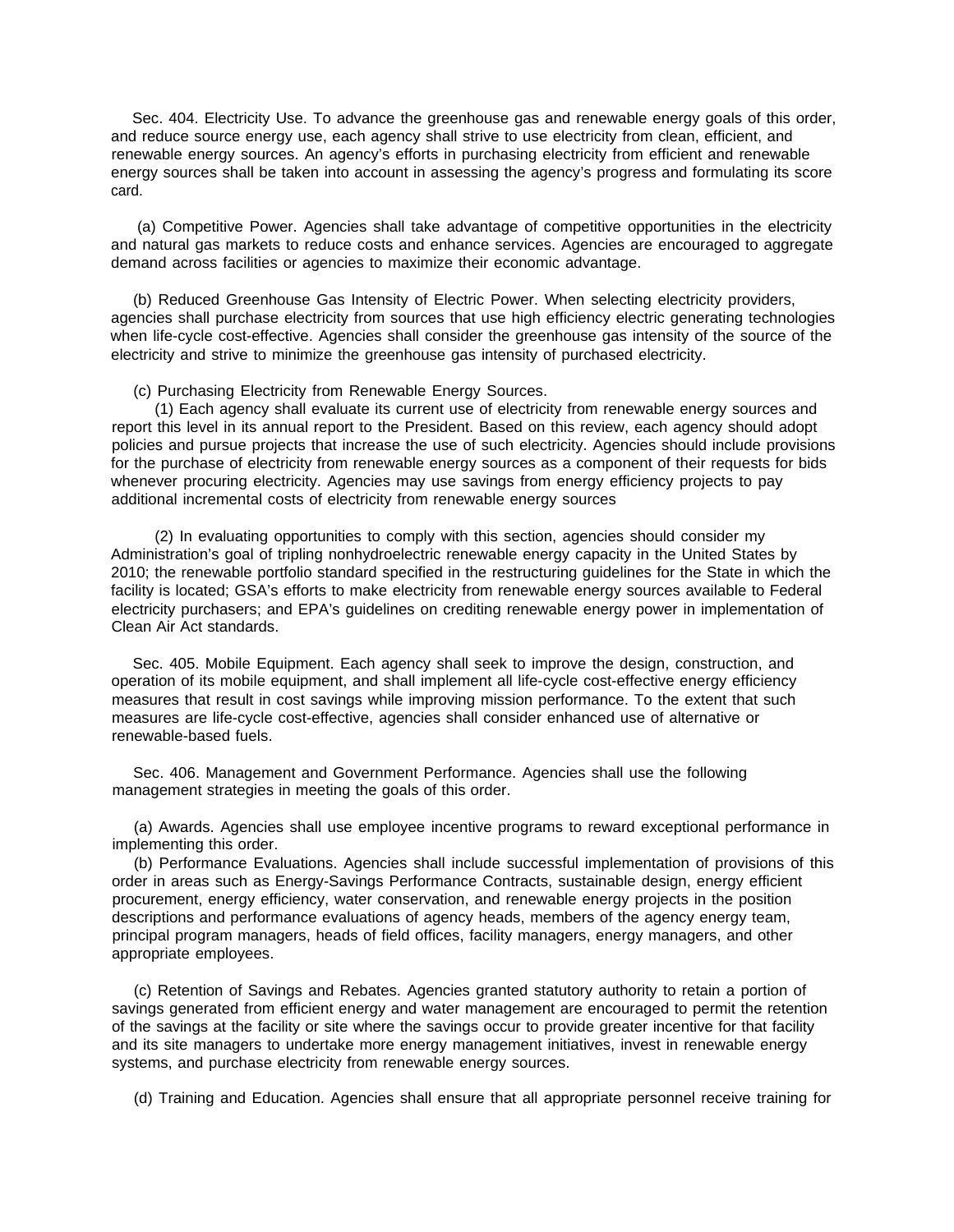implementing this order.

(1) DOE, DOD, and GSA shall provide relevant training or training materials for those programs that they make available to all Federal agencies relating to the energy management strategies contained in this order.

(2) The Federal Acquisition Institute and the Defense Acquisition University shall incorporate into existing procurement courses information on Federal energy management tools, including Energy Savings Performance Contracts, utility energy-efficiency service contracts, ENERGY STAR(R) and other energy efficient products, and life-cycle cost analysis.

(3) All agencies are encouraged to develop outreach programs that include education, training, and promotion of ENERGY STAR(R) and other energy-efficient products for Federal purchase card users. These programs may include promotions with billing statements, user training, catalogue awareness, and exploration of vendor data collection of purchases.

(e) Showcase Facilities. Agencies shall designate exemplary new and existing facilities with significant public access and exposure as showcase facilities to highlight energy or water efficiency and renewable energy improvements.

PART 5 -- TECHNICAL ASSISTANCE

Sec. 501. Within 120 days of this order, the Director of OMB shall

(a) develop and issue guidance to agency budget officers on preparation of annual funding requests associated with the implementation of the order for the FY 2001 budget;

(b) in collaboration with the Secretary of Energy, explain to agencies how to retain savings and reinvest in other energy and water management projects; and

(c) in collaboration with the Secretary of Energy through the Office of Federal Procurement Policy, periodically brief agency procurement executives on the use of Federal energy management tools, including Energy-Savings Performance Contracts, utility energy-efficiency service contracts, and procurement of energy efficient products and electricity from renewable energy sources.

Sec. 502. Within 180 days of this order, the Secretary of Energy, in collaboration with other agency heads, shall:

(a) issue guidelines to assist agencies in measuring energy per square foot, per unit of production, or other applicable unit in industrial, laboratory, research, and other energy-intensive facilities;

(b) establish criteria for determining which facilities are exempt from the order. In addition, DOE must provide guidance for agencies to report proposed exemptions;

(c) develop guidance to assist agencies in calculating appropriate energy baselines for previously exempt facilities and facilities occupied after 1990 in order to measure progress toward goals;

(d) issue guidance to clarify how agencies determine the life-cycle cost for investments required by the order, including how to compare different energy and fuel options and assess the current tools;

(e) issue guidance for providing credit toward energy efficiency goals for cost-effective projects where source energy use declines but site energy use increases; and

(f) provide guidance to assist each agency to determine a baseline of water consumption.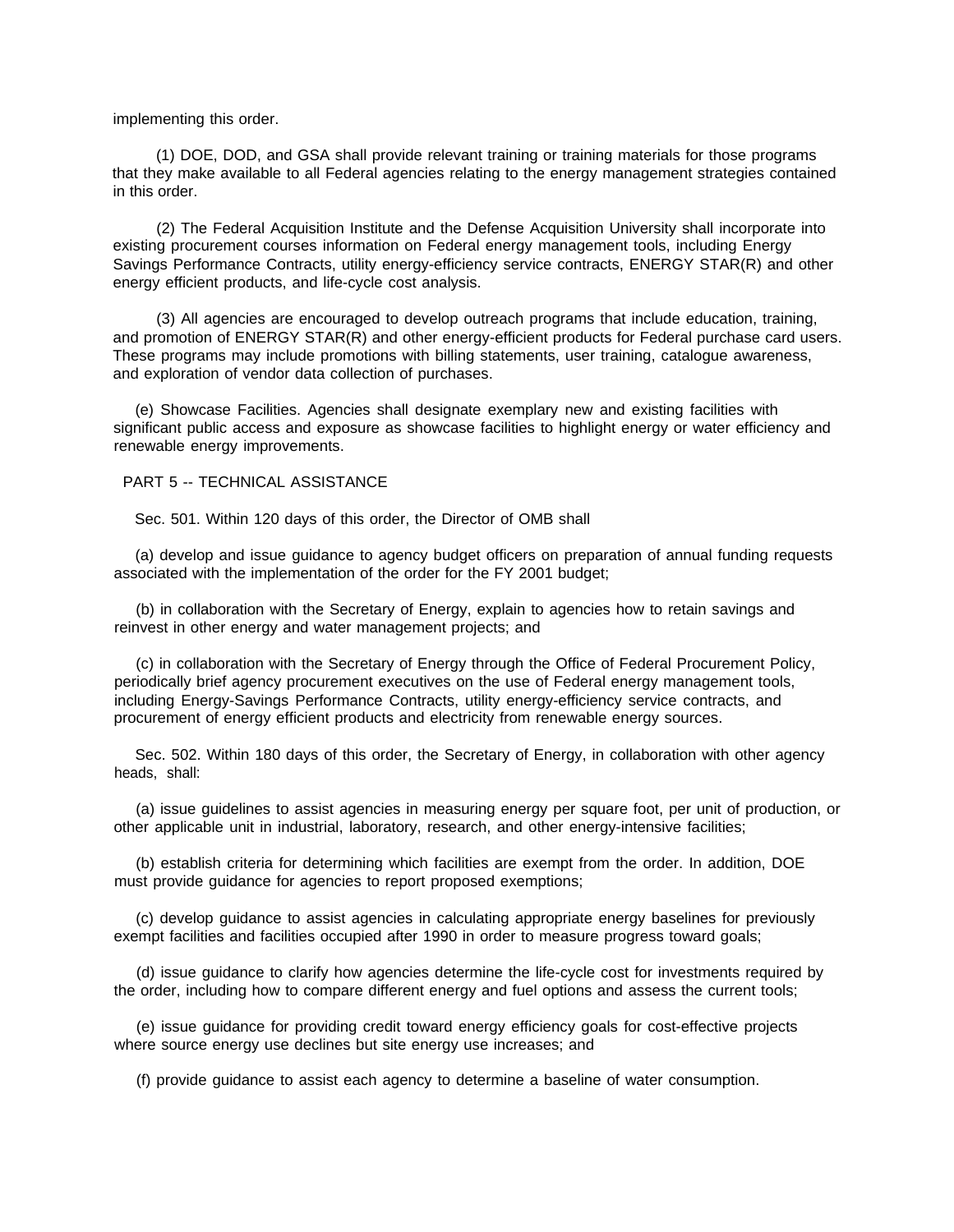Sec. 503. Within 1 year of this order, the Secretary of Energy, in collaboration with other agency heads, shall:

(a) provide guidance for counting renewable and highly efficient energy projects and purchases of electricity from renewable and highly efficient energy sources toward agencies' progress in reaching greenhouse gas and energy reduction goals;

(b) develop goals for the amount of energy generated at Federal facilities from renewable energy technologies;

(c) support efforts to develop standards for the certification of low environmental impact hydropower facilities in order to facilitate the Federal purchase of such power;

(d) work with GSA and DLA to develop a plan for purchasing advanced energy products in bulk quantities for use in by multiple agencies;

(e) issue guidelines for agency use estimating the greenhouse gas emissions attributable to facility energy use. These guidelines shall include emissions associated with the production, transportation and use of energy consumed in Federal facilities; and

(f) establish water conservation goals for Federal agencies.

Sec. 504. Within 120 days of this order, the Secretary of Defense and the Administrator of GSA, in consultation with other agency heads, shall develop and issue sustainable design and development principles for the siting, design, and construction of new facilities.

Sec. 505. Within 180 days of this order, the Administrator of GSA, in collaboration with the Secretary of Defense, the Secretary of Energy, and other agency heads, shall:

(a) develop and issue guidance to assist agencies in ensuring that all project cost estimates, bids, and agency budget requests for design, construction, and renovation of facilities are based on life-cycle costs. Incentives for contractors involved in facility design and construction must be structured to encourage the contractors to design and build at the lowest life-cycle cost;

(b) make information available on opportunities to purchase electricity from renewable energy sources as defined by this order. This information should accommodate relevant State regulations and be updated periodically based on technological advances and market changes, at least every 2 years;

(c) develop Internet-based tools for both GSA and DLA customers to assist individual and agency purchasers in identifying and purchasing ENERGY STAR@ and other energy efficient products for acquisition; and

(d) develop model lease provisions that incorporate energy efficiency and sustainable design.

### PART 6 -- GENERAL PROVISIONS

Sec. 601. Compliance by Independent Agencies. Independent agencies are encouraged to comply with the provisions of this order.

Sec. 602. Waivers. If an agency determines that a provision in this order is inconsistent with its mission, the agency may ask DOE for a waiver of the provision. DOE will include a list of any waivers it grants in its Federal Energy Management Programs annual report to the Congress.

Sec. 603. Scope. (a) This order is intended only to improve the internal management of the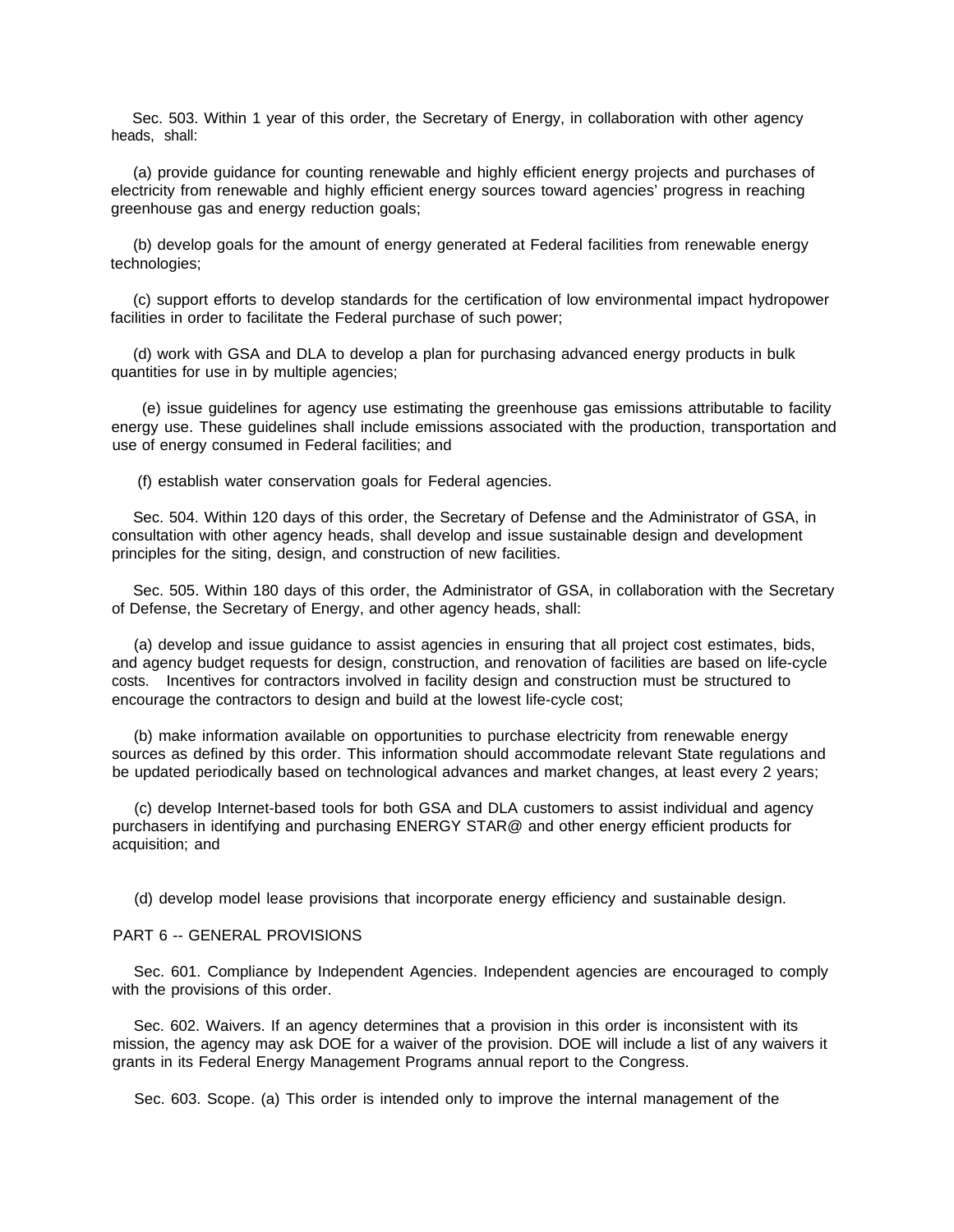Executive branch and is not intended to create any right, benefit, or trust responsibility, substantive or procedural, enforceable by law by a party against the United States, its agencies, its officers, or any other person.

(b) This order applies to agency facilities in any State of the United States, the District of Columbia, the Commonwealth of Puerto Rico, Guam, American Samoa, the United States Virgin Islands, the Northern Mariana Islands, and any other territory or possession over which the United States has jurisdiction. Agencies with facilities outside of these areas, however, are encouraged to make best efforts to comply with the goals of this order for those facilities. In addition, agencies can report energy improvements made outside the United States in their annual report to the President; these improvements may be considered in agency scorecard evaluations.

Sec. 604. Revocations. Executive Order 12902 of March 9, 1994, Executive Order 12759 of April 17, 1991, and Executive Order 12845 of April 21, 1993, are revoked.

Sec. 605. Amendments to Federal Regulations. The Federal Acquisition Regulation and other Federal regulations shall be amended to reflect changes made by this order, including an amendment to facilitate agency purchases of electricity from renewable energy sources.

### PART 7 -- DEFINITIONS

#### For the purposes of this order

Sec. 701. "Acquisition" means acquiring by contract supplies or services (including construction) by and for the use of the Federal Government through purchase or lease, whether the supplies or services are already in existence or must be created, developed, demonstrated, and evaluated. Acquisition begins at the point when agency needs are established and includes the description of requirements to satisfy agency needs, solicitation and selection of sources, award of contracts, contract financing, contract performance, contract administration, and those technical and management functions directly related to the process of fulfilling agency needs by contract.

Sec. 702. "Agency" means an Executive agency as defined in 5 U.S.C. 105. For the purpose of this order, military departments, as defined in 5 U.S.C. 102, are covered under the auspices of DOD.

Sec. 703. "Energy-Savings Performance Contract" means a contract that provides for the performance of services for the design, acquisition, financing, installation, testing, operation, and where appropriate, maintenance and repair, of an identified energy or water conservation measure or series of measures at one or more locations. Such contracts shall provide that the contractor must incur costs of implementing energy savings measures, including at least the cost (if any) incurred in making energy audits, acquiring and installing equipment, and training personnel in exchange for a predetermined share of the value of the energy savings directly resulting from implementation of such measures during the term of the contract. Payment to the contractor is contingent upon realizing a guaranteed stream of future energy and cost savings. All additional savings will accrue to the Federal Government.

Sec. 704. "Exempt facility" or "Exempt mobile equipment" means a facility or a piece of mobile equipment for which an agency uses DOE-established criteria to determine that compliance with the Energy Policy Act of 1992 or this order is not practical.

Sec. 705. "Facility" means any individual building or collection of buildings, grounds, or structure, as well as any fixture or part thereof, including the associated energy or water-consuming support systems, which is constructed, renovated, or purchased in whole or in part for use by the Federal Government. It includes leased facilities where the Federal Government has a purchase option or facilities planned for purchase. In any provision of this order, the term "facility" also includes any building 100 percent leased for use by the Federal Government where the Federal Government pays directly or indirectly for the utility costs associated with its leased space. The term also includes Government-owned contractor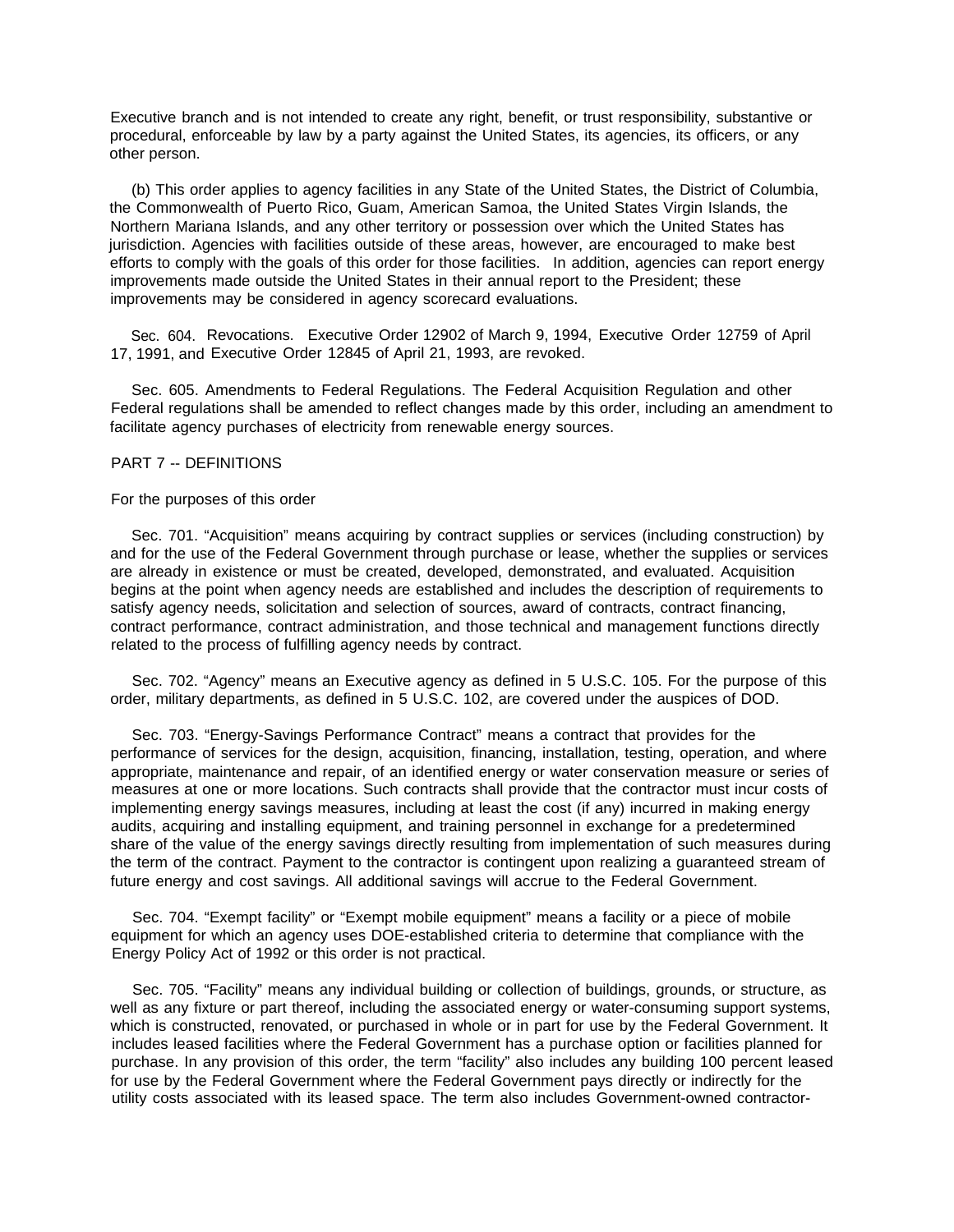operated facilities.

Sec. 706. "Industrial facility" means any fixed equipment, building, or complex for production, manufacturing, or other processes that uses large amounts of capital equipment in connection with, or as part of, any process or system, and within which the majority of energy use is not devoted to the heating, cooling, lighting, ventilation, or to service the water heating energy load requirements of the facility.

Sec. 707. "Life-cycle costs" means the sum of the present values of investment costs, capital costs, installation costs, energy costs, operating costs, maintenance costs, and disposal costs, over the lifetime of the project, product, or measure. Additional guidance on measuring life-cycle costs is specified in 10 C.F.R. 436.19.

Sec. 708. "Life-cycle cost-effective" means the life-cycle costs of a product, project, or measure are estimated to be equal to or less than the base case (i.e., current or standard practice or product). Additional guidance on measuring cost-effectiveness is specified in 10 CFR. 436.18 (a), (b), and (c), 436.20, and 436.21.

Sec. 709. "Mobile equipment" means all Federally owned ships, aircraft, and non-road vehicles.

Sec. 710. "Renewable energy" means energy produced by solar, wind, geothermal, and biomass power.

Sec. 711. "Renewable energy technology" means technologies that use renewable energy to provide light, heat, cooling, or mechanical or electrical energy for use in facilities or other activities. The term also means the use of integrated whole-building designs that rely upon renewable energy resources, including passive solar design.

Sec. 712. "Source energy" means the energy that is used at a site and consumed in producing and in delivering energy to a site, including, but not limited to, power generation, transmission, and distribution losses, and that is used to perform a specific function, such as space conditioning, lighting or water heating.

Sec. 713. "Utility" means public agencies and privately owned companies that market, generate, and/or distribute energy or water, including electricity, natural gas, manufactured gas, steam, hot water, and chilled water as commodities for public use and that provide the service under Federal, State, or local regulated authority to all authorized customers. Utilities include Federally owned non-profit producers; municipal organizations; and investor or privately owned producers regulated by a State and/or the Federal Government; cooperatives owned by members and providing services mostly to their members; and other nonprofit State and local government agencies serving in this capacity.

Sec. 714. "Utility energy-efficiency service" means demand side management services provided by a utility to improve the efficiency of use of the commodity (electricity, gas, etc.) being distributed. Services can include, but are not limited to, energy efficiency and renewable energy project auditing, financing, design, installation, operation, maintenance, and monitoring.

#### WILLIAM J. CLINTON

THE WHITE HOUSE, June 3, 1999.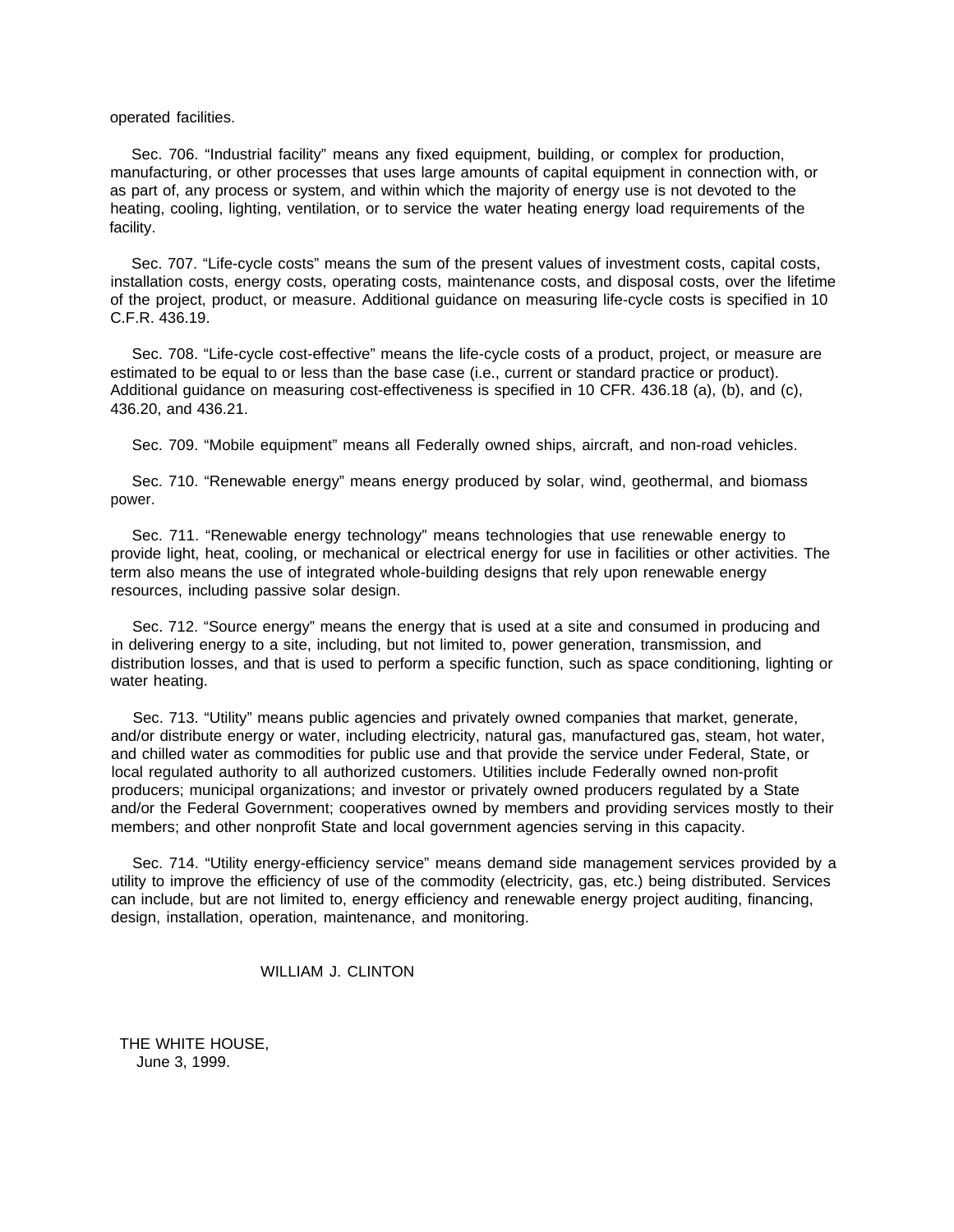In thinking about the upcoming BPPAP meeting on windows this Thursday, 1:30 pm (Willie Dupont and I will attend; Phil Coleman is out of town as he probably mentioned to you), I thought it might be of interest to bring along some copies of the relevant section from the new Executive Order on Federal Energy Management - issued just last week. It includes a specific section on incorporating energy efficiency into federal agency guide specs (and project specs), which should give a boost, I hope, to the agenda we've been working on together.

Here's the wording, in case you haven't seen it. I'll bring along some copies. This is an excerpt; the full text is on the White House Web site, but I've also attached it as a WP file.

See you Thurs - Jeff

------ June 3, 1999 [excerpt **- emphasis** added]

EXECUTIVE ORDER

THE WHITE HOUSE

# EXECUTIVE ORDER

# GREENING THE GOVERNMENT THROUGH EFFICIENT ENERGY MANAGEMENT

By the authority vested in me as President by the Constitution and the laws of the United States of America, including the National Energy Conservation Policy Act (Public Law 95-619, 92 Stat. 3206, 42 U.S.C. 8252 et seq.), as amended by the Energy Policy Act of 1992 (EPACT) (Public Law 102-486, 106 Stat. 2776), and section 301 of title 3, United States Code, it is hereby ordered as follows:

[...sections omitted . ..]

Sec. 403 (b) ENERGY STAR(R) and Other Energy Efficient Products.

(1) Agencies shall select, where life-cycle cost-effective, ENERGY STAR(R) and other energy efficient products when acquiring energy-using products. For product groups where ENERGY STAR(R) labels are not yet available, agencies shall select products that are in the upper 25 percent of energy efficiency as designated by FEMP. The Environmental Protection Agency (EPA) and DOE shall expedite the process of designating products as ENERGY STAR(R) and will merge their current efficiency rating procedures.

(2) GSA and the Defense Logistics Agency (DLA), with assistance from EPA and DOE, shall create clear catalogue listings that designate these products in both print and electronic formats. In addition, GSA and DLA shall undertake pilot projects from selected energy-using products to show a "second price tag", which means an accounting of the operating and purchase costs of the item, in both printed and electronic catalogues and assess the impact of providing this